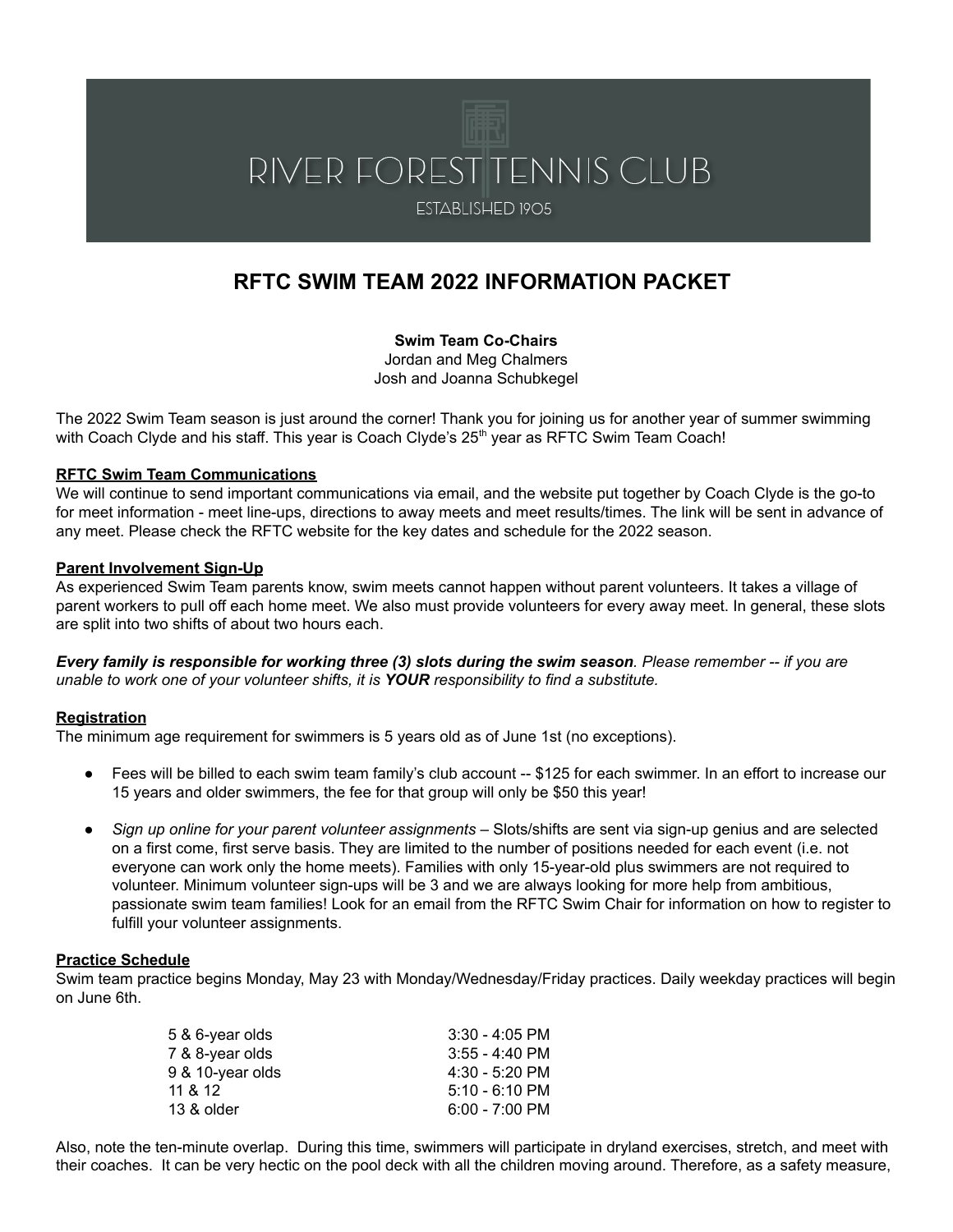#### RFTC Swim Team 2022

swimmers who are not in the water practicing will not be allowed on deck. The locker rooms will be available for use ten minutes prior to and following each age group's practice.

#### **Swim Team Events**

RFTC swim meets are a great opportunity to expose your child to competitive swimming in a relaxed way and to give your child an opportunity to show off improvement. Meets are also social, fun affairs for your child and, hopefully, you as well. They typically run from 5:00pm (warm-ups begin) until approximately 8:30pm (last relay finishes).

Our Annual Swim Team Kickoff will be at the club **Sunday, May 22nd.** Coach Clyde and the committee chairs will provide parents with an overview of the season, introduce the assistant coaches and answer any questions you may have. If you choose, there will also be a dinner which can be billed to your club account. Please be sure to fill out the registration form prior to the event.

The Swim Team End-of-Season Banquet will be held Sunday July 10th**.** More info will be made available for this event during the season.

**Conference Meet:** After a two year absence, we're happy to announce that our conference meet will be taking place on Saturday July 16th at Riverside Swim Club! Those eligible to swim at the conference meet will be notified by Coach Clyde later during the season.

#### **Swim Meet Sign-Up**

We use Sign Up Genius to sign your children up to swim at swim meets. Watch your inbox for instructions that you will receive after registration.

A swimmer is only entered in a meet if (s)he is signed up for it. It is each family's responsibility to sign up for a meet prior to that meet, and it is important for your child to participate once committed. Your child MUST be signed up 24 hours before the start of the meet in order to participate in that meet. Last minute roster changes or cancellations are difficult and time-consuming for both teams and delay the start of the meet. If your child suddenly is unable to swim, please e-mail Clyde at [clydelundgren@sbcglobal.net](mailto:clydelundgren@sbcglobal.net) or call/text his cell phone at 708-214-6115.

#### **Swim Team Apparel**

We have a new swimsuit manufacturer this year. Details to come soon. We will be announcing dates for those that need to come to the club for a fitting. Dates to be announced soon.

Swimsuit samples will be available to try on as well as apparel. Please look for an email from the RFTC Swim Chair on this.

Any questions, please email: [rftcswimchair@gmail.com](mailto:rftcswimchair@gmail.com)

#### **See you at the pool!**

Your RFTC Swim Chairs -

Jordan and Meg Chalmers Josh and Joanna Schubkegel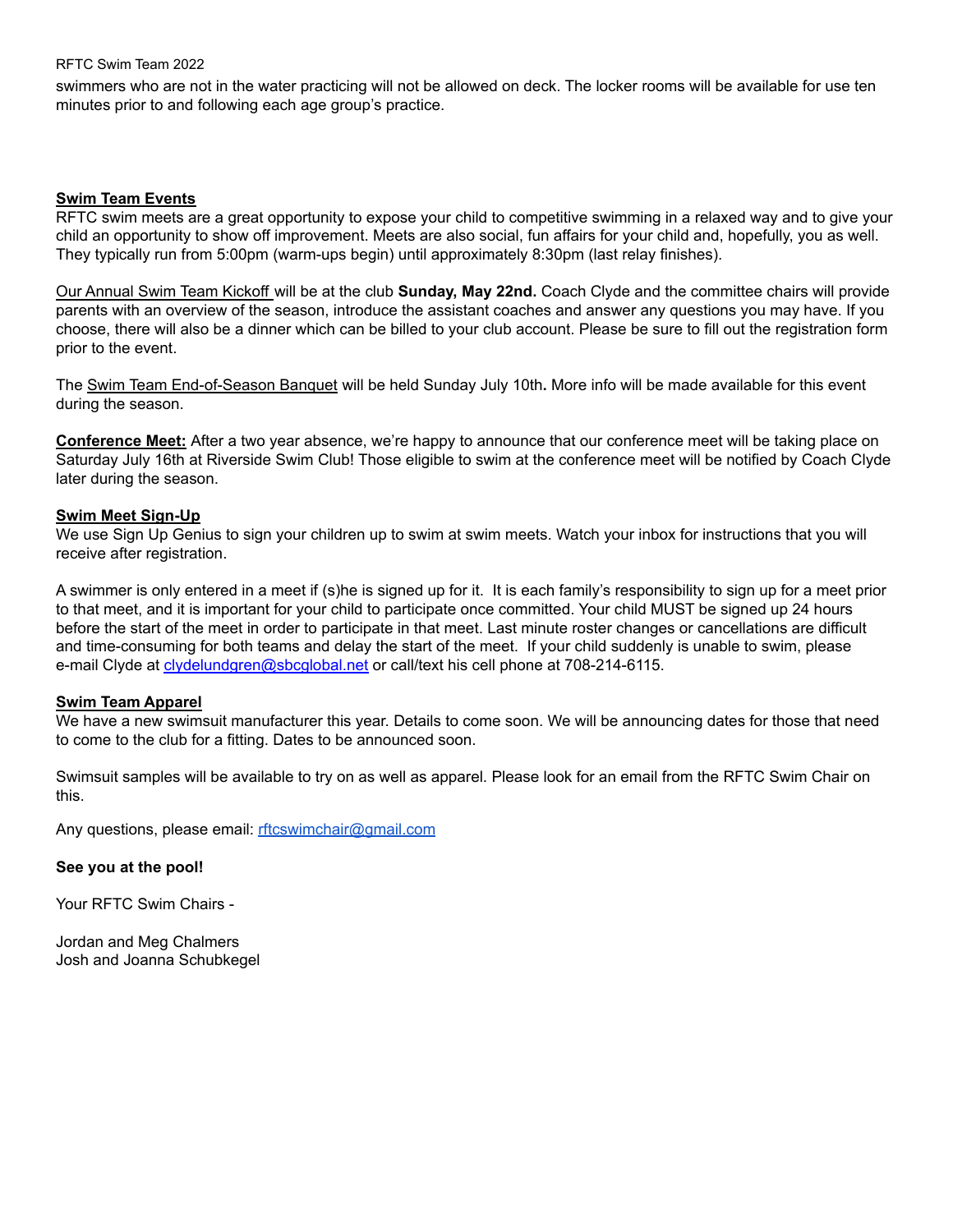## **RFTC 2022 Swim Team Schedule**

## **Practice Times:**

| 5 & 6-year olds  | $3:30 - 4:05$ PM |
|------------------|------------------|
| 7 & 8-year olds  | $3:55 - 4:40$ PM |
| 9 & 10-year olds | $4:30 - 5:20$ PM |
| 11 & 12          | $5:10 - 6:10$ PM |
| 13 & older       | $6:00 - 7:00$ PM |
|                  |                  |

**May 22 (Sun)** – Swim Team Kick Off Day

**May 23 (Mon)** – Practice schedule begins.MWF practice through June 3rd Daily weekdays from June  $7<sup>th</sup>$ (weather permitting)

## **Meet Schedule (Arrive at 5 pm for warm-ups and the meets start at 6 pm)**

- June 13th: Green & White meet (Home)
- June 16th: at Five Seasons
- June 20th: at Oak Brook Bath and Tennis
- June 27t: at Riverside Swim Club
- June 30:Village Field Club (Home)
- July 7th: Salt Creek (Home)
- July 8th: Swimathon (Home)
- July 10th: End of Season Banquet
- July 12th: at OPCC, Cross Town Classic
- July 15th: Conference Psych-up dinner at RFTC
- July 16th: Conference Swim Meet at Riverside Swim Club